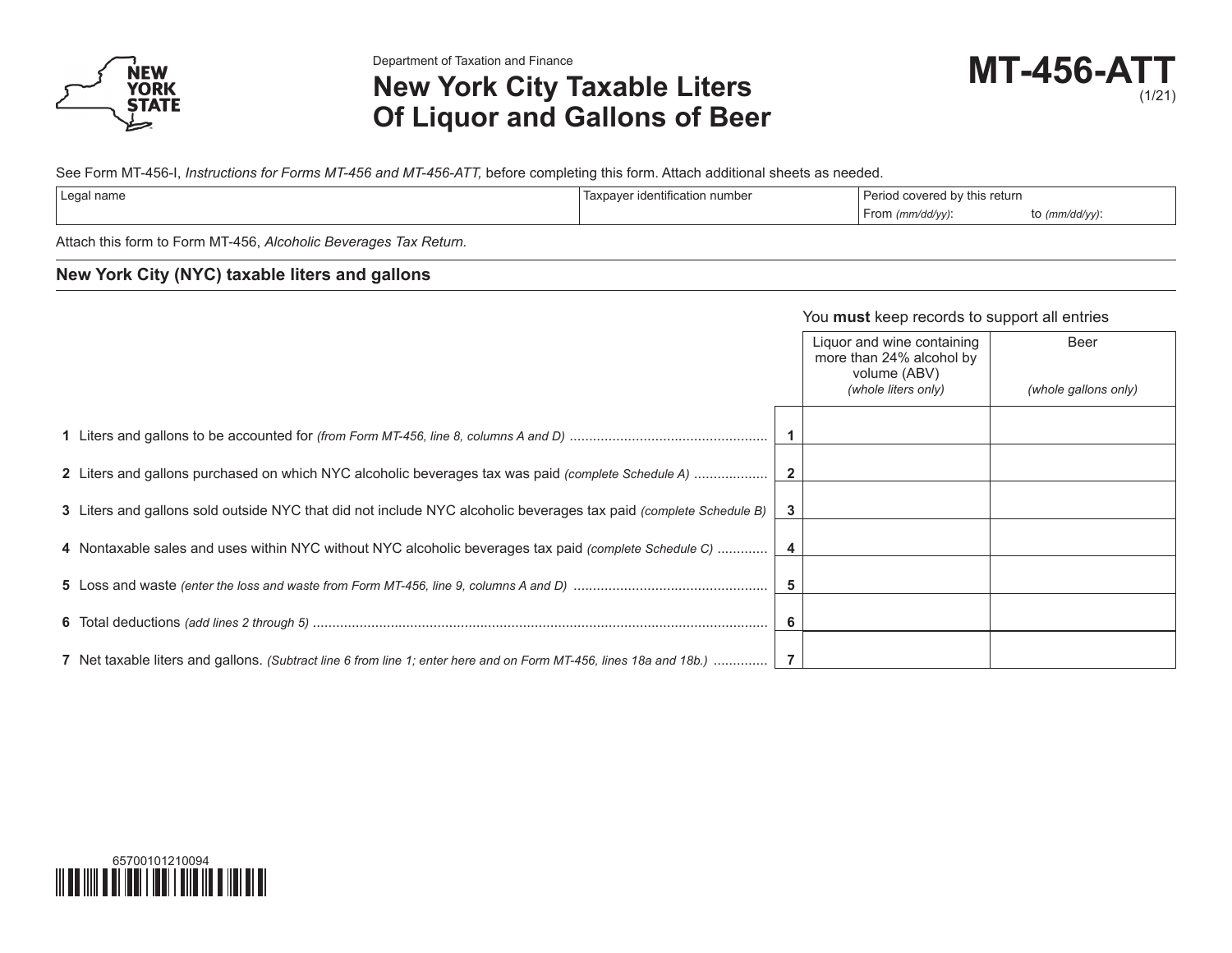# **Schedule A – Purchases on which NYC alcoholic beverages tax was paid**

| Name of supplier            | EIN of supplier | Address of supplier                      | Liters of<br>liquor/wine<br>purchased during<br>the reporting period | Gallons of beer<br>purchased<br>during the<br>reporting period |
|-----------------------------|-----------------|------------------------------------------|----------------------------------------------------------------------|----------------------------------------------------------------|
|                             |                 |                                          |                                                                      |                                                                |
|                             |                 |                                          |                                                                      |                                                                |
|                             |                 |                                          |                                                                      |                                                                |
|                             |                 |                                          |                                                                      |                                                                |
|                             |                 |                                          |                                                                      |                                                                |
| Totals from attached sheets |                 |                                          |                                                                      |                                                                |
|                             |                 | Total (enter here and on page 1, line 2) |                                                                      |                                                                |

### **Schedule B – Sales outside NYC that did not include NYC alcoholic beverages tax paid**

| Name of customer                                                                 | EIN of customer | Address of customer<br>(enter full address of location where product was delivered) | Liters of liquor/wine<br>sold during the<br>reporting period | Gallons of beer<br>sold during the<br>reporting period |
|----------------------------------------------------------------------------------|-----------------|-------------------------------------------------------------------------------------|--------------------------------------------------------------|--------------------------------------------------------|
|                                                                                  |                 |                                                                                     |                                                              |                                                        |
|                                                                                  |                 |                                                                                     |                                                              |                                                        |
|                                                                                  |                 |                                                                                     |                                                              |                                                        |
|                                                                                  |                 |                                                                                     |                                                              |                                                        |
|                                                                                  |                 |                                                                                     |                                                              |                                                        |
| Totals from attached sheets                                                      |                 |                                                                                     |                                                              |                                                        |
| 65700201210094<br><u> 111 AN 11111 A BIT ANT I THAT I BITA THA A THEI BI AT </u> |                 | Total (enter here and on page 1, line 3)                                            |                                                              |                                                        |